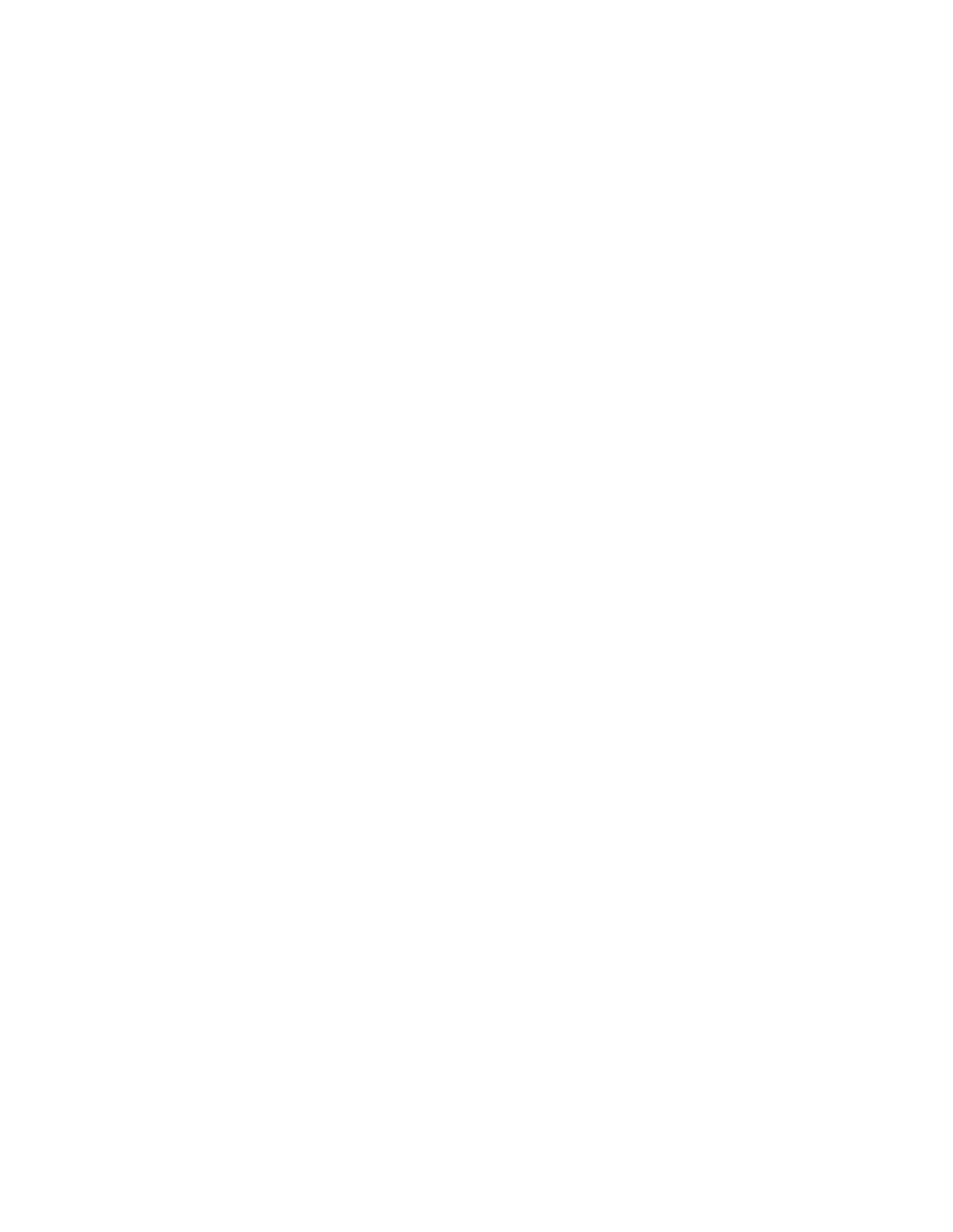| <b>HUS<sup>*</sup></b>                               | <b>Patient Instruction</b><br>2(3)<br><b>HUS Medical Imaging Center</b><br><b>Nuclear Medicine</b>                                                                                                                                   |
|------------------------------------------------------|--------------------------------------------------------------------------------------------------------------------------------------------------------------------------------------------------------------------------------------|
| <b>Patient information form for PET scan</b>         | www.tutkimukseen.fi                                                                                                                                                                                                                  |
|                                                      |                                                                                                                                                                                                                                      |
|                                                      | Please fill in the form the day before the examination and bring it with you.                                                                                                                                                        |
|                                                      |                                                                                                                                                                                                                                      |
|                                                      | Weight:___________________________    Height:___________________________________                                                                                                                                                     |
| enhanced scans?                                      | Have you ever had an allergic reaction to contrast material in any previous contrast-                                                                                                                                                |
| $\Box$ yes                                           | $\Box$ no                                                                                                                                                                                                                            |
|                                                      | Have you had some surgery / endoscopic procedure / biopsy in the past six months?                                                                                                                                                    |
| $\Box$ yes                                           | $\Box$ no                                                                                                                                                                                                                            |
|                                                      |                                                                                                                                                                                                                                      |
|                                                      | Do you have any foreign objects in your body (made of metal):                                                                                                                                                                        |
|                                                      |                                                                                                                                                                                                                                      |
|                                                      | Where: <u>the contract of the contract of the contract of the contract of the contract of the contract of the contract of the contract of the contract of the contract of the contract of the contract of the contract of the co</u> |
|                                                      | Do you have, or have you had any of the following (check the box):                                                                                                                                                                   |
| $\Box$ diabetes                                      | $\Box$ tuberculosis                                                                                                                                                                                                                  |
| $\Box$ heart attack                                  | $\Box$ intestinal infection                                                                                                                                                                                                          |
| $\Box$ kidney disease                                |                                                                                                                                                                                                                                      |
|                                                      | □ other inflammatory disease, please specify:<br>□ other inflammatory disease, please specify:                                                                                                                                       |
|                                                      |                                                                                                                                                                                                                                      |
| $\Box$ trauma (fractures, injuries), please specify: | <u> 2008 - Jan Barnett, mars ann an t-Amhraid ann an t-Amhraid ann an t-Amhraid ann an t-Amhraid ann an t-Amhraid </u>                                                                                                               |